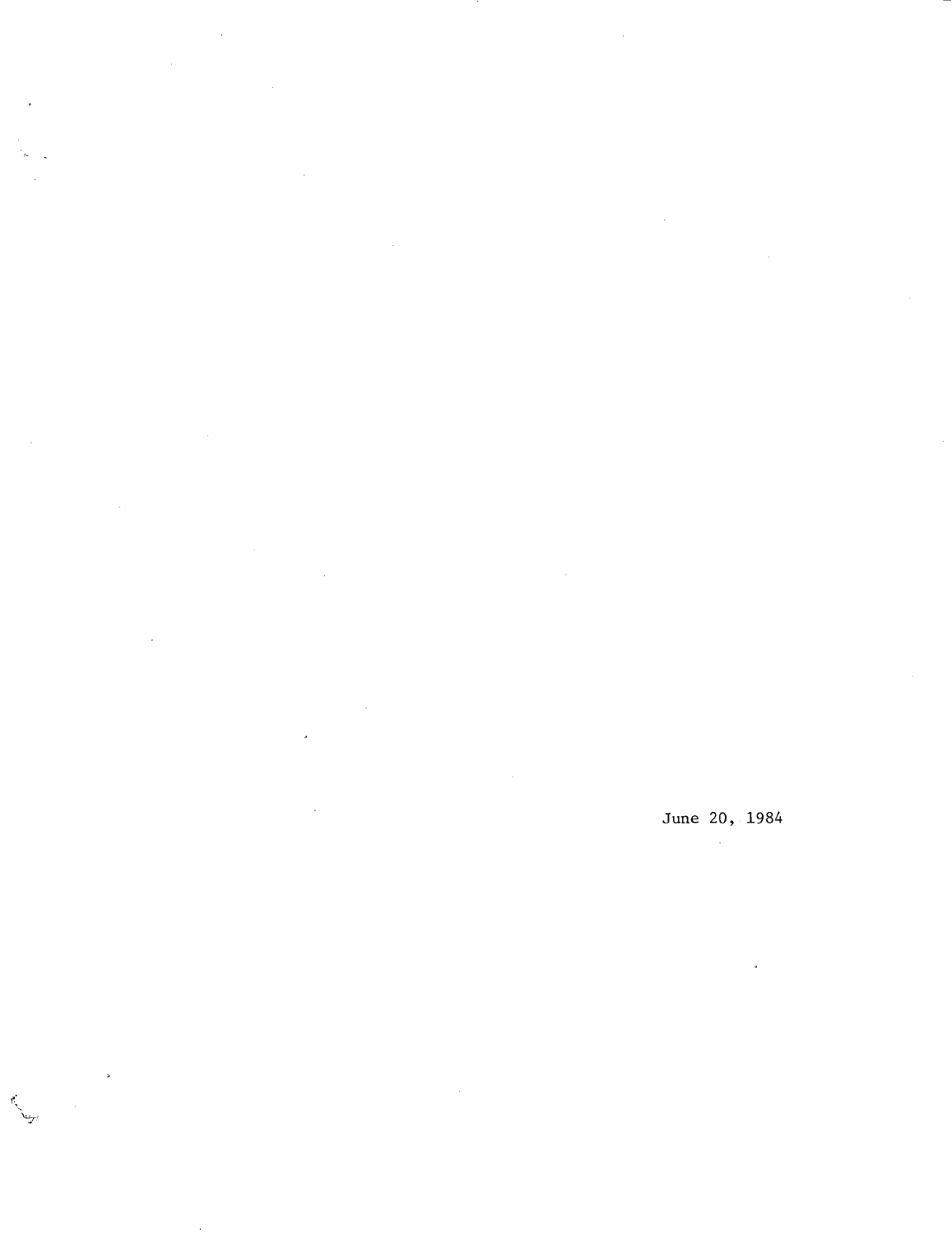The Minutes of the 80th meeting of the Executive Committee of Science Faculty Council, held on Wednesday, June 20, 1984 at 3:30 p.m. in Room 250 Allen Building.

Members Present: C. C. Bigelow, Chairman; L. Feigelman, D. McKinnon, N. Hunter, J. W. Berry, N. Arnason; S. Catt, Secretary

Regrets: G. I. Paul, K. Sharma

The only item of business on the agenda being the proposed Interdisciplinary Graduate Program in Imaging and Remote Sensing; the Chairman asked Dean Berry to speak to the matter.

Dean Berry noted that the Working Group has two related proposals, one to establish an Institute, and an interdisciplinary graduate program. The Executive had looked at the proposed program and sent back a number of concerns in a memo from N. Losey. There had been a response from the Working Group to Dean Losey's memo, and there was also a memo from Computer Science expressing its concerns, neither of which had been considered by the Executive. Other faculties are involved and their responses have been varied from enthusiasm to the same sort of concerns Science has.

Professor Arnason was asked by the Chairman to explain the concerns of the Department of Computer Science. He said that some members of the department were approached before the proposal came to the Executive. Professors Hoskins and Kimelman were interested. The department had reservations; this is not an area it would be willing to put support into, but it would be the most involved. Hoskins is an expert, but is strongly opposed to the proposal. Also the department didn't like the tone of the reply from the Working Group, and would be happy to have their own specific proposals, or even some of them, supported by the Executive.

McKinnon and Hunter agreed that the reply from the Working Group was inadequate. Arnason noted that there seemed to have been no liaison with other groups in Canada who are involved, and no discussion in fact of what is being done elsewhere.

The Chairman suggested that a copy of Computer Science's memo could be sent to Associate Vice-President Vaisey-Genser, the Chairman of the working group, with our endorsation and request for some answers. This was so moved by Arnason (Hunter) and CARRIED, unanimously.

Dean Berry felt that given the finances of the faulty, we should go on record that we are not prepared to have funds reallocated, but could give the time of some faculty members through existing courses. Other concerns that had been raised earlier by Prof. D. T. Anderson, Earth Sciences, had to do with the shape of the program, with all students taking the same courses and then branching off into areas of specialization. He had suggested the Working Group look at Purdue's program. Linuxian

P.K. Isaac

 $\ldots$  2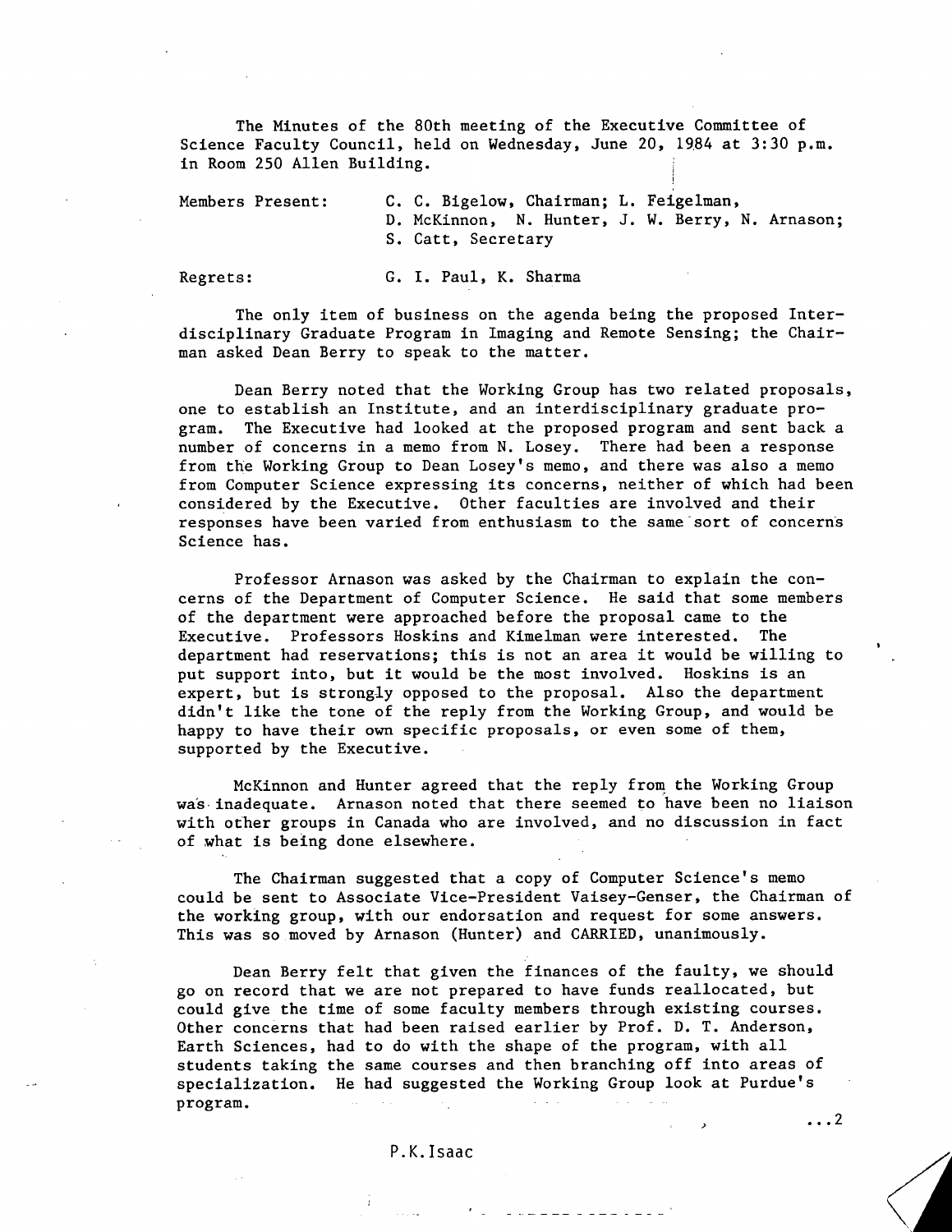Hunter felt that as well as sending Computer Science's memo, we should address the graduate program proposal. He hadn't seen enough of the academic program to consider endorsing it. Arnason said Computer Science had looked at a version which suggested existing courses. The Department made comments at the time, but their questions were never answered regarding background in maths, statistics, etc.

Dean Berry suggested that a small committee be struck, to meet with Dr. W. Moon (Earth Sciences) who had been designated by the Working Group as their spokesman to the Faculty, to discuss our concerns and report back to the Executive. The Chairman suggested we answer some parts of the proposal and tell the Working Group that we are looking into the academic aspect and will report later on it. He asked Dean Berry to strike a committee consisting of himself, Dr. Arnason, Dr. Moon, and another person if he thought necessary. Dean Berry wanted the Working Group to be reminded that the academic proposal will have to go to some outside evaluators and it might be wise to bring them in early in the development of the proposal. There is a Canadian Centre for Remote Sensing and a Manitoba Remote Sensing Centre both of which could be approached.

There being no further business, the meeting adjourned at 3:55  $p.m.$